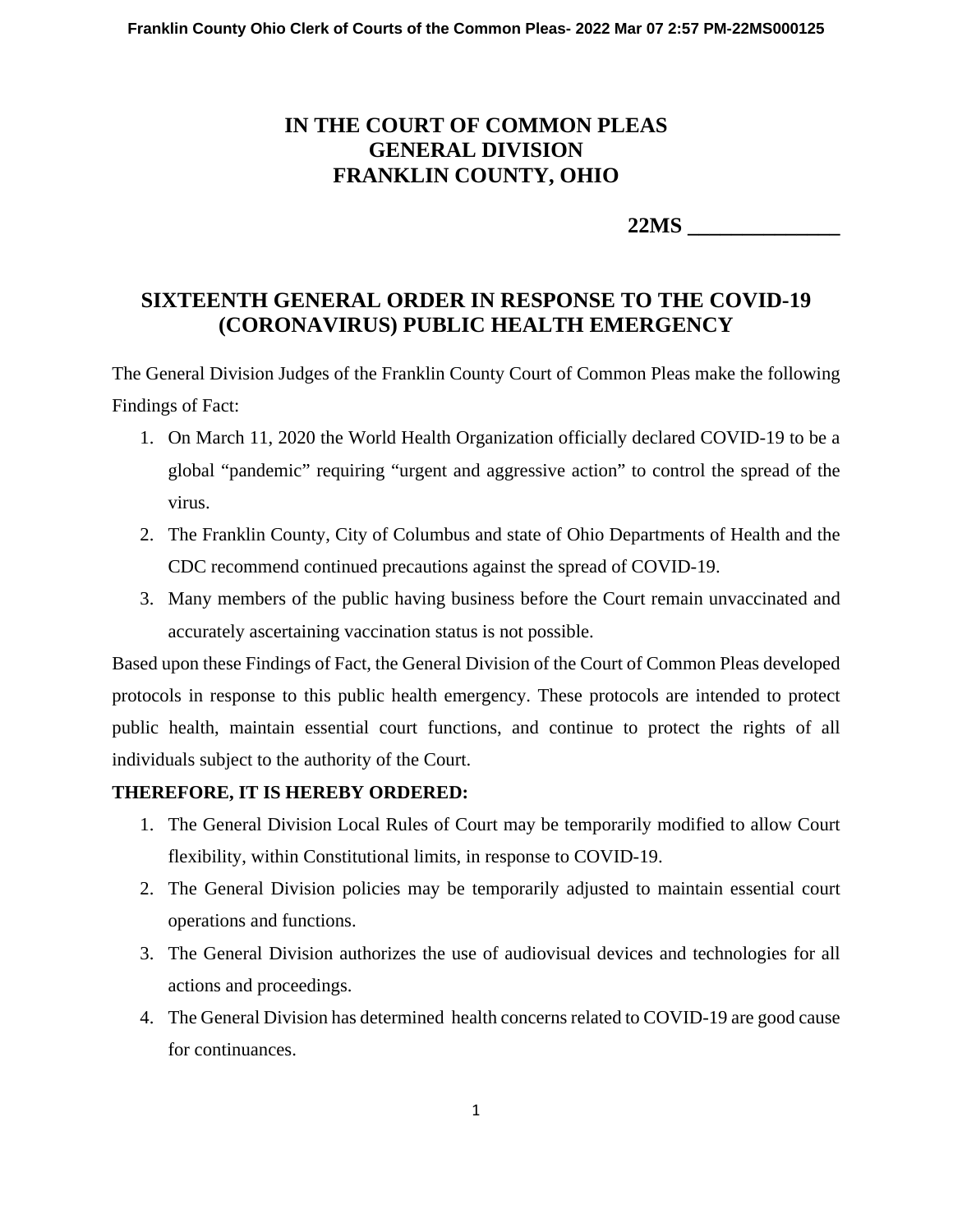- 5. The General Division will have the lawful authority, within constitutional limits, to do or direct to be done all things necessary to ensure the orderly and efficient administration of justice and public safety.
- 6. Beginning November 1, 2021, the Court will operate utilizing a rotating docket schedule **for jury trials only** through April 1, 2022 **(This date will not be extended)**. To allow sufficient distancing of jurors and participants, jury trials will be held in the respective judicial courtrooms utilizing the following schedule:

| <b>Judicial Courtrooms A and E</b> | <b>Judicial Courtrooms B and F</b> |
|------------------------------------|------------------------------------|
| Alternating weeks beginning        | Alternating weeks beginning        |
| November 1, 2021                   | November $8, 2021$                 |
| Continuing through the week ending | Continuing through the week ending |
| March 25, 2022                     | April 1, 2022                      |

All other in-person proceedings may be held at any time. An 'off-rotation' courtroom may hold a jury trial provided the 'on-rotation' chamber mate courtroom is not in a jury trial. This will maintain a maximum of two judicial trials per floor per week. Magistrates (courtrooms C and D) are not subject to the jury trial rotation.

- 7. Effective March 8, 2022, masks are not required to be worn in the Courthouse, Probation Department (369 S. High Street, 4th, 5th, and 6th floors) and IT offices (373 S. High Street, 8th floor) with the following exceptions:
	- a. A Judge or Magistrate, at their own discretion, may require masks in her/his respective chambers and courtroom.
	- b. Individuals may choose to mask at any time, especially if the individual is immunocompromised, unvaccinated or at high risk for severe outcomes of COVID-19.
- 8. All individuals in the courthouse and the Probation Department shall adhere to the 6-foot social distancing protocols in all areas except for:
	- a. Common areas (hallways)
	- b. Areas where a Judge or Magistrate may determine social distancing is not required with respect to her/his chambers and courtroom.
- 9. The Court will issue an Order when normal operations resume.